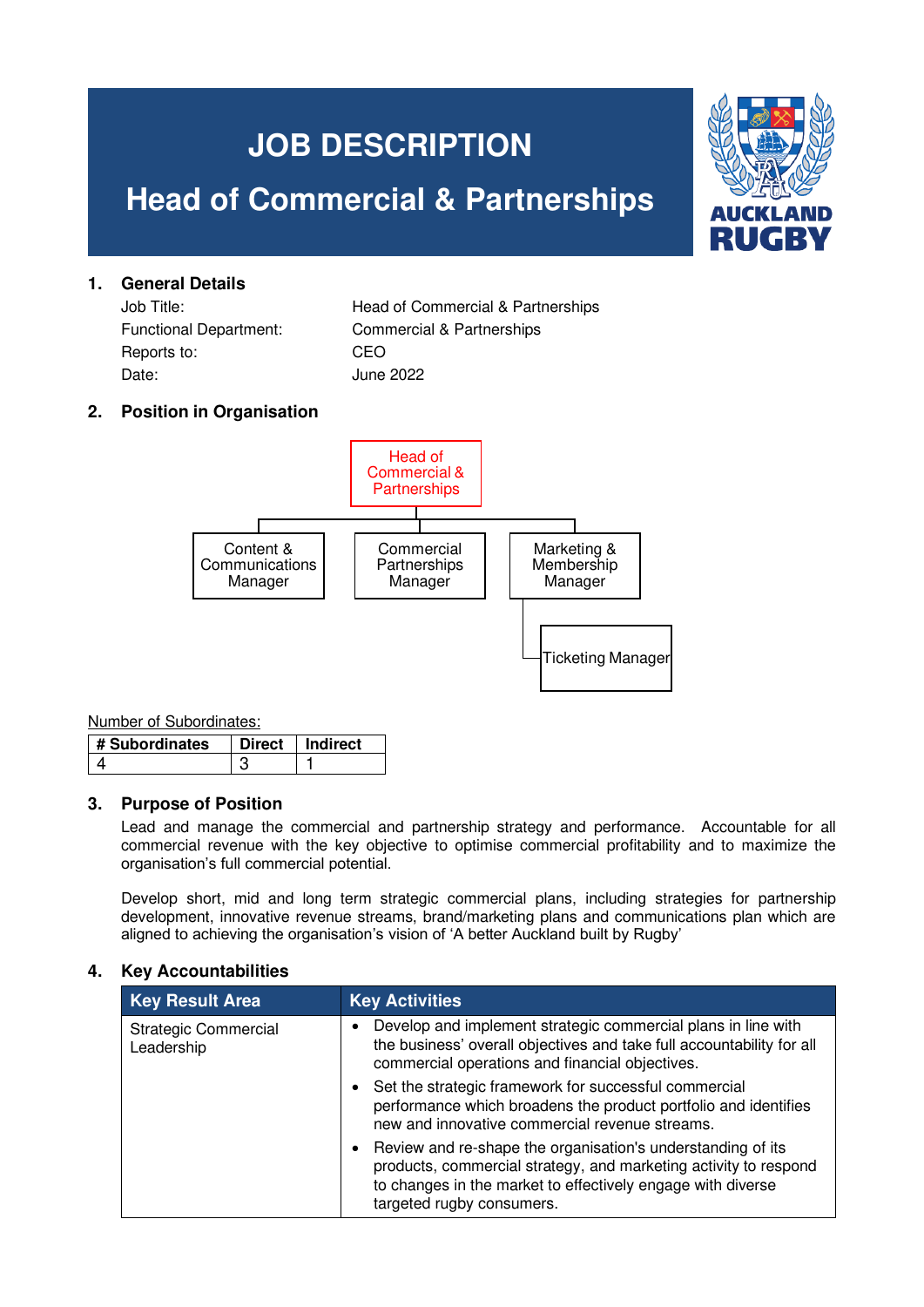|                                      | $\bullet$              | Develop, secure and nurture new sponsors and strategic<br>partnerships in NZ and key international markets.                                                                                                                                                                                                                    |
|--------------------------------------|------------------------|--------------------------------------------------------------------------------------------------------------------------------------------------------------------------------------------------------------------------------------------------------------------------------------------------------------------------------|
|                                      | $\bullet$              | Develop strategic relationships with key members of the NZRU to<br>ensure that ARU is a key influencer in any commercial groups.                                                                                                                                                                                               |
|                                      | $\bullet$              | Oversee all major marketing, promotion, media relations,<br>advertising, web development, social media and CRM/database<br>initiatives of the organisation.                                                                                                                                                                    |
| Revenue Optimisation                 | $\bullet$              | Deliver all commercial KPI's in accordance with company's<br>operating plan                                                                                                                                                                                                                                                    |
|                                      | $\bullet$              | Accountable to grow and optimise profitability of all commercial<br>revenue streams                                                                                                                                                                                                                                            |
|                                      | $\bullet$              | Effectively manage the marketing budget and spend allocation in<br>line with business drivers to ensure maximum return on<br>investment                                                                                                                                                                                        |
| Innovation                           | $\bullet$              | Research, investigate and where commercially astute, design and<br>deliver new products, programmes and initiatives to market.                                                                                                                                                                                                 |
|                                      | $\bullet$              | Successfully implement and manage the new innovative revenue<br>streams and products, e.g. Holiday programmes, International<br>Academy, CRM/Database revenue, to meet delivery<br>expectations.                                                                                                                               |
|                                      | $\bullet$              | Work cross functionally to develop the associated marketing and<br>communications plans to support the initiatives (e.g. registration<br>campaigns).                                                                                                                                                                           |
| Brand Management &<br>Communications | $\bullet$              | Build consumer loyalty and brand following through regular<br>marketing and communications campaigns and activity that<br>promotes Auckland Rugby.                                                                                                                                                                             |
|                                      | $\bullet$              | As part of the broader marketing strategy, develop and implement<br>a digital and social media strategy to generate brand, product, or<br>organization awareness, to engage directly with consumers in<br>more meaningful ways and to amplify our purpose of making<br>rugby engaging and exciting for all (#rugby's4everyone) |
|                                      | $\bullet$              | Manage all organisational communications to ensure alignment<br>with our brand position and consistency with our key commercial<br>and community messaging                                                                                                                                                                     |
| People Leadership                    | $\bullet$              | Strive to advance the organisation's leadership as a member of<br>Auckland Rugby's Leadership Team                                                                                                                                                                                                                             |
|                                      | $\bullet$              | Put in the hard mahi to effectively coach, motivate and inspire the<br>Rugby Commercial & Partnerships team to optimise performance<br>to achieve organizational, functional team and individual objectives                                                                                                                    |
|                                      | ٠                      | Work as a team to contribute to the best results/outcomes for<br><b>Auckland Rugby</b>                                                                                                                                                                                                                                         |
|                                      | $\bullet$              | Lead by example to set clear expectations and hold people<br>accountable for delivering results and outcomes                                                                                                                                                                                                                   |
| <b>Strategic Alignment</b>           | $\bullet$              | Collaborate and contribute to the ARU's organisational blueprint<br>"The Auckland Way", behaviors and initiatives therefore ensuring<br>achievement of the balanced scorecard.                                                                                                                                                 |
|                                      | ٠                      | Actively engage in other duties, projects and opportunities<br>assigned within the role.                                                                                                                                                                                                                                       |
| Health & Safety                      | $\bullet$<br>$\bullet$ | Adhere to ARU Health & Safety initiatives to ensure compliance<br>with all legislation at all levels throughout the community game<br>Identify and report potential hazards using the Impact risk<br>manager system or to the ARU Health and Safety Manager                                                                    |
| Values & Behaviours                  | $\bullet$              | Follow our values and associated behaviours<br>Strive to advance                                                                                                                                                                                                                                                               |